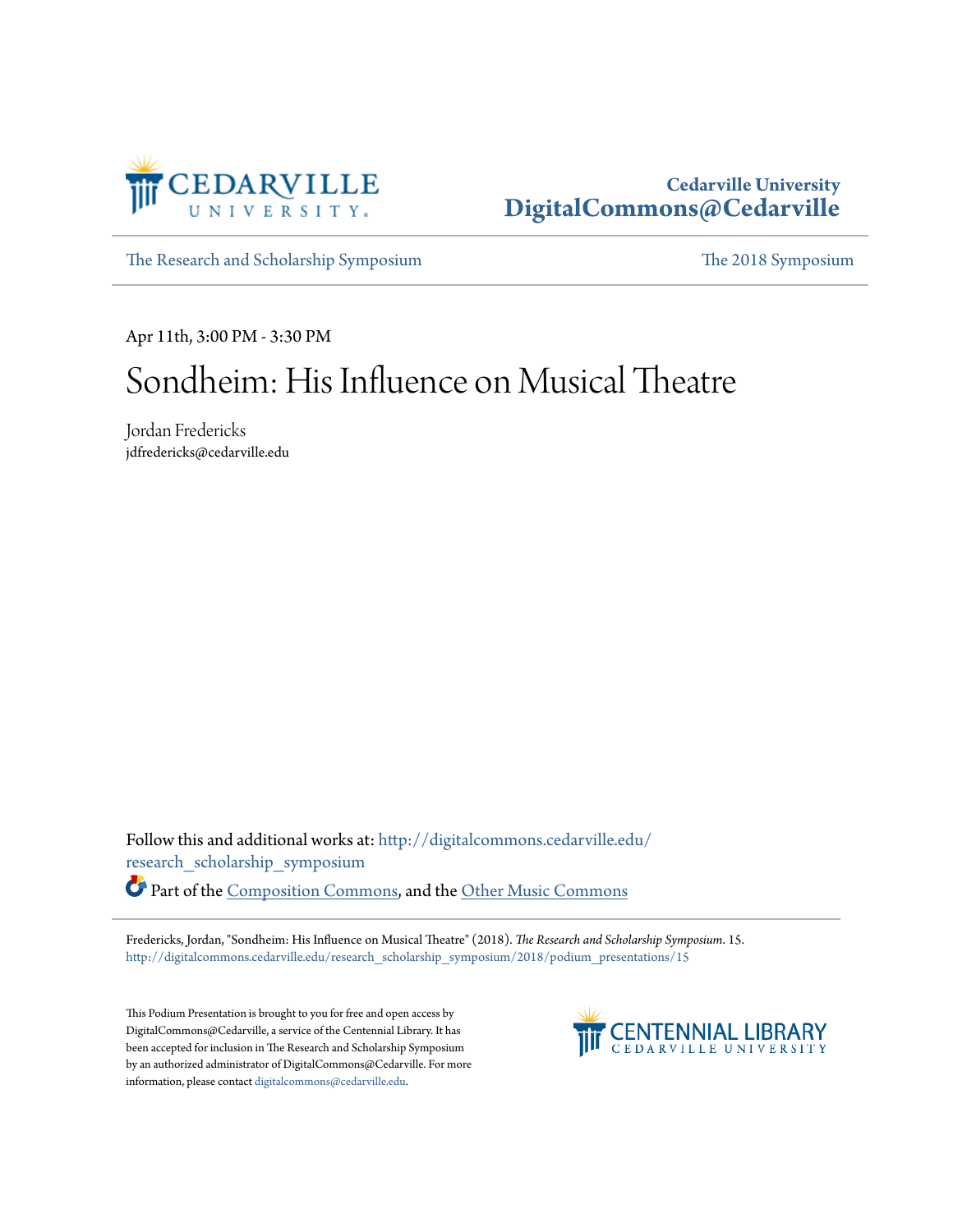## SONDHEIM: HIS INFLUENCE ON MUSICAL THEATRE

Jordan Fredericks

CU Research and Scholarship Symposium

April 29, 2018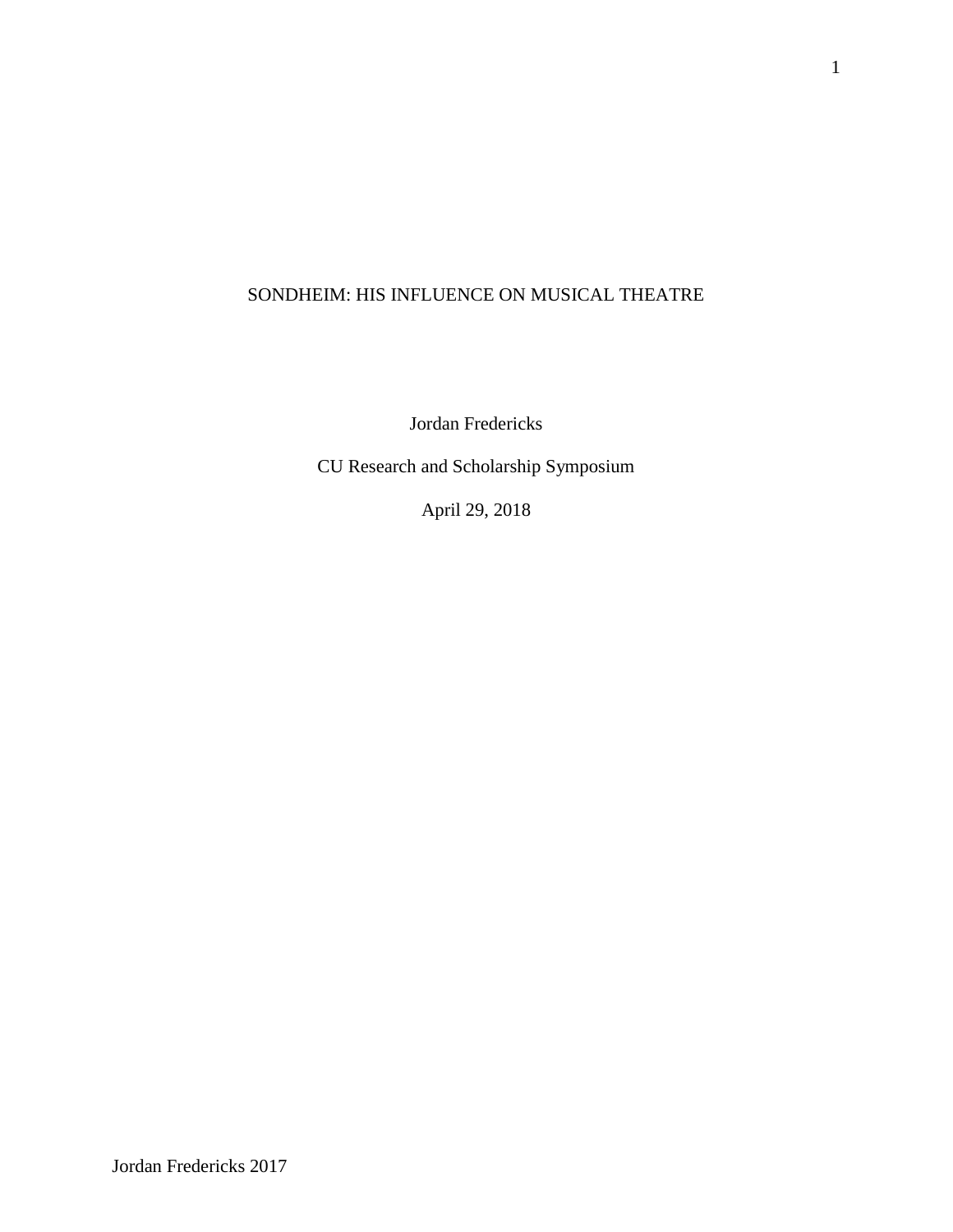Since its beginning with *The Black Crook* in 1866, American musical theatre has undergone huge directional shifts. Conceptually, the music and story of *Oklahoma!* from the 1940s is almost entirely different from the music of *[title of show]* and *Ordinary Days* from the mid-2000s. When investigating this dramatic transformation of the genre, the root of the change appears strongest at the 1950s. These years were the beginning years of Stephen Sondheim's entrance into the realm of musical theatre. Comparatively, Sondheim brought in a new approach to the genre and published shows that produced revolutionized musicals that had not been seen before in previous shows. Due to the creative uniqueness he had during the prime of his career and the comparison of shows before and after his appearance in the genre, Stephen Sondheim has significantly impacted what American musical theatre is in modern times.

Long before Sondheim, musicals had been developing to the genre of musical theatre seen in the nineteenth century. According to Marc Bauch, an American Literature and Mathematics professor from Germany, "there has always been a close relation between drama and music."<sup>1</sup> Musical integration had already been included in many of the dramas of ancient Greece,<sup>2</sup> including dance, spectacle, song, and instrumental music, making it every bit as musical as musical theatre today.<sup>3</sup> In addition, the eighteenth century introduced the ballad opera, a popular and early form of musical theatre popularizing English language in music theatre, with John Gay's *The Beggar's Opera* being the first of its kind. <sup>4</sup> Advancing forward to the next century, there were composers such as Wagner in the early to mid-nineteenth century that strongly believed in the integration of drama and music that helped advance the development of

<sup>1</sup> Marc Bauch. *The American Musical* (Marburg: Tectum Verlag, 2003), 15.

 $<sup>2</sup>$  Ibid.</sup>

<sup>3</sup> Nathan Hurwitz. *A History of the American Musical Theatre* (New York, New York: Routledge, 2014), 3.

<sup>4</sup> Ibid., 10.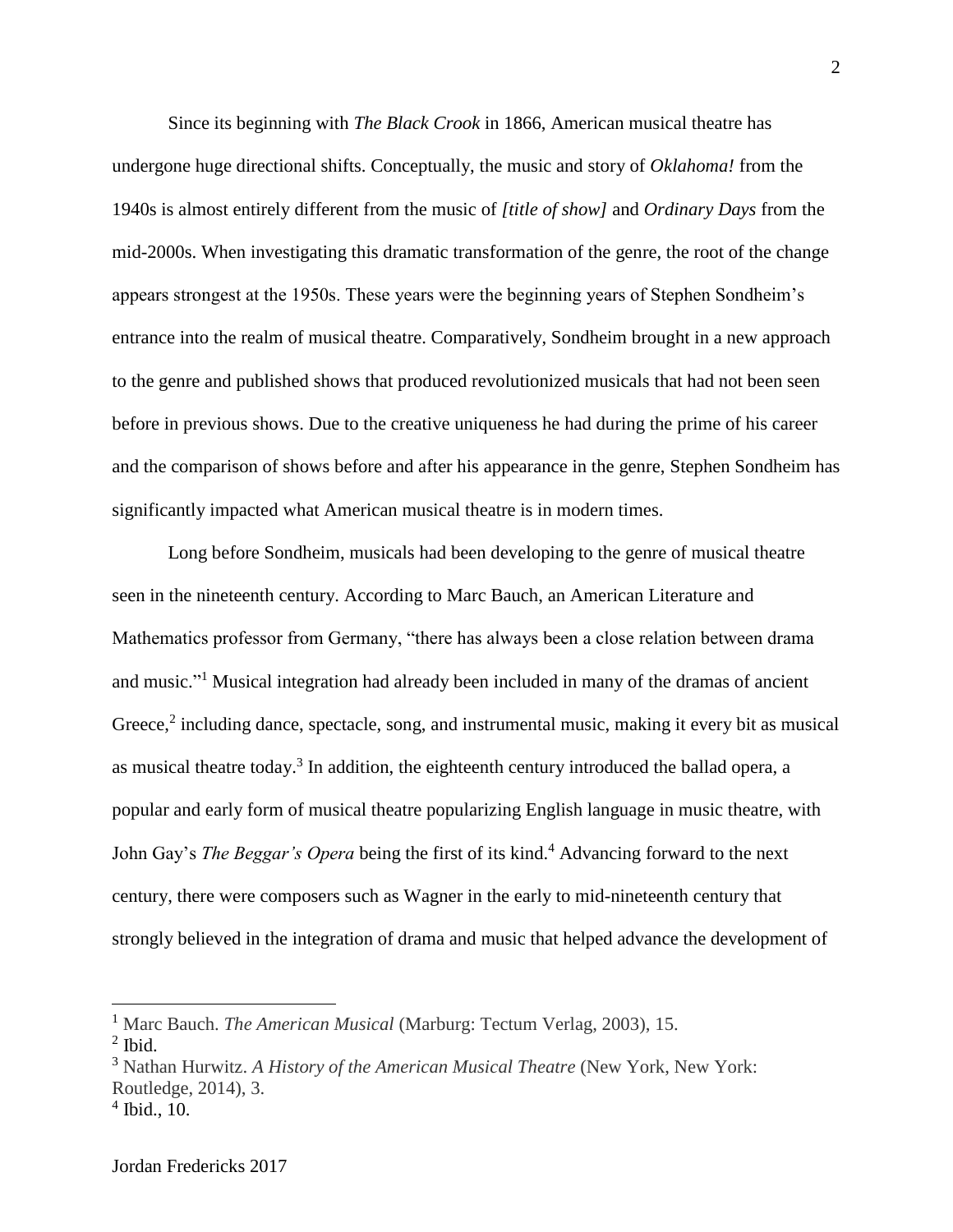musical theatre even further. Finally, *The Black Crook* opened in 1866<sup>5</sup> and is considered to be the first American musical by many historians. <sup>6</sup> Ever since ancient Greece, music and theater had been gradually forming the beginning of American musical theatre in the nineteenth century.

With *The Black Crook* as the beginning of the genre, early American musical theatre contrasted Sondheim's work in that it was mainly lighthearted comedy with not much depth. The most popular styles of the time were comic operas (also known as opera bouffes), the operetta, musical comedies, and revues, which were, as their titles suggest, comical.<sup>7</sup> They were meant as entertainment to those in attendance. One popular genre within the American musical style that shows the entertainment focus very well is vaudeville, a genre of musical comedy involving several acts of dancing, singing, or other talents that was originally created by Tony Pastor in 1881 and then mainly publicized, expanded, and marketed by Benjamin F. Keith and Edward F. Albee in 1883.<sup>8</sup> Light entertainment had been a theme in Europe and had influenced American musical theatre, making it highly commercial. This made musical theatre, especially Broadway, more of a business or a profitable art that focused on enjoyment.<sup>9</sup> These styles of shows focused on lightheartedness and escape from reality rather than the thought and depth that Sondheim presents in his shows.

While before World War I American musical theatre had been mainly entertainment, the duration and aftermath of the war brought about more serious material in the art. Before World War I, shows such as *The Black Crook* were mainly made to be commercial and had little to do

<sup>5</sup> Marc Bauch. *The American Musical* (Marburg: Tectum Verlag, 2003), 37.

<sup>6</sup> Ibid., 35.

<sup>7</sup> Ibid., 18.

<sup>8</sup> John Kenrick. *Musical Theatre: A History* (New York, New York: The Continuum International Publishing Group Incorporated, 2008), 96-97.

<sup>9</sup> Brooks McNamara. "Broadway: A Theatre Historian's Perspective." *TDR (1988-)* 45, no. 4 (2001): 125-28. http://0-www.jstor.org.library.cedarville.edu/stable/1146932, 126.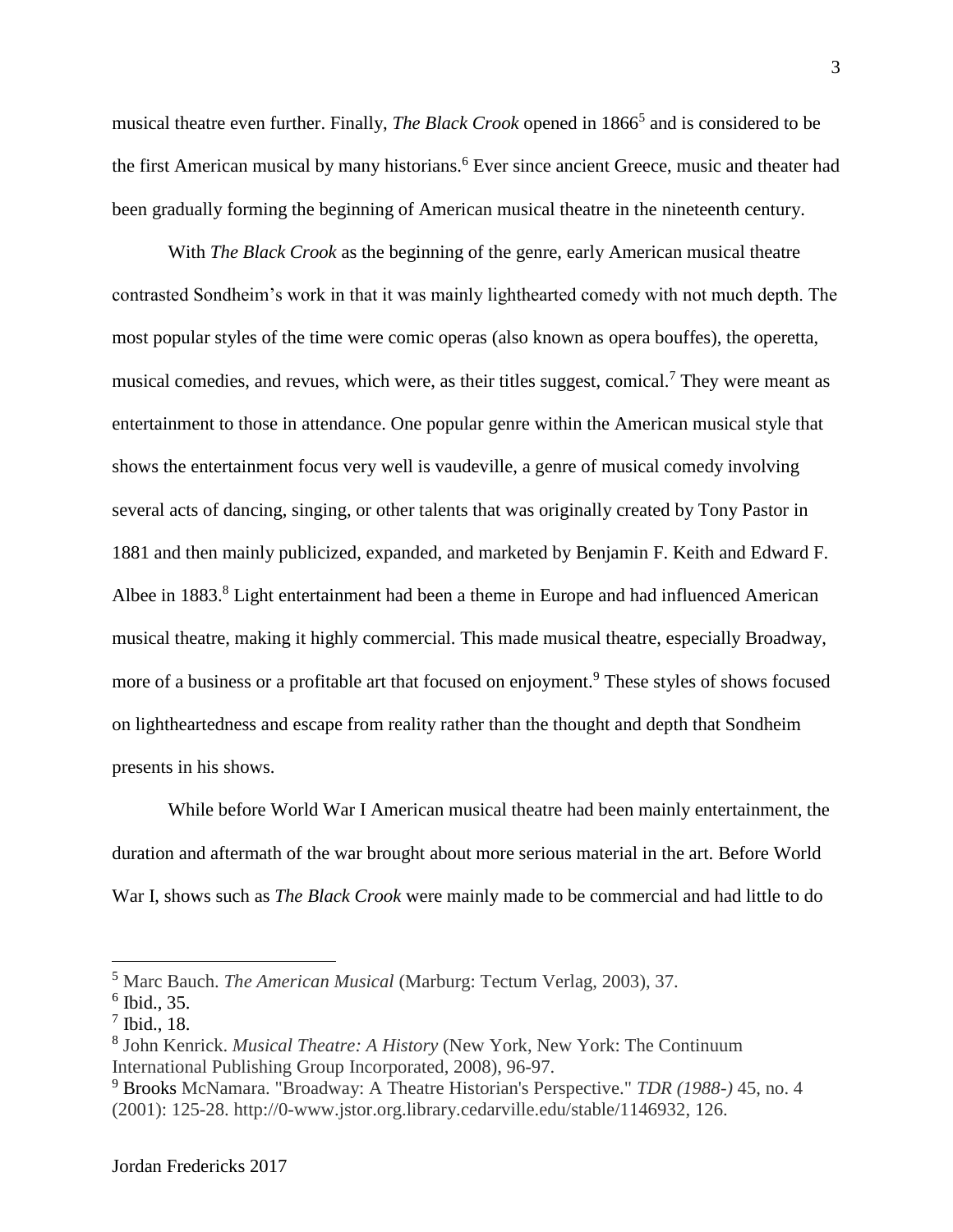with deep thought. In fact, most of the audiences for early American musical theatre were bloated with "tired businessmen who wanted to see pretty young girls cavorting around the stage in attractive or scanty costumes." <sup>10</sup> Even *The Black Crook* is known for its naked ballet dancers, which was perceived as "marketable," thereby enforcing the commercial focus in the genre.<sup>11</sup> Although this was the nature of the genre before World War I, Americans began to reject the European tradition of light entertainment and began to favor American music that focused on reality, such as ragtime.<sup>12</sup> This shift in tradition and desire shaped the following years to produce shows of higher quality and maturity that had not yet been seen before in the genre. <sup>13</sup> Composers and lyricists were beginning to experiment with "simple settings, smaller casts, developed characters as well as real situations," which began the movement away from the pre-World War I light entertainment and into the post-World War I environment of more serious topics and high quality fine arts.<sup>14</sup>

The post-World War I era presented the beginning of real situations in American musical theatre and began the redefinition of it, which brought about a composer and libretto duo that renewed the genre: Richard Rodgers and Oscar Hammerstein II. Before coming together as a duo, both men were already initially successful. While Rodgers was off composing with Lorenz Hart making it big by becoming "the hottest talents on Broadway" in the late 1920's to early 1930's,<sup>15</sup> Hammerstein was off working with Jerome Kern on shows like *Show Boat,* which

<sup>10</sup> Nathan Hurwitz. *A History of the American Musical Theatre* (New York, New York: Routledge, 2014), 143.

 $11$  Ibid., 36.

<sup>12</sup> Marc Bauch. *The American Musical* (Marburg: Tectum Verlag, 2003), 22.

<sup>13</sup> Ibid., 22-23.

 $14$  Ibid., 23.

<sup>15</sup> John Kenrick. *Musical Theatre: A History* (New York, New York: The Continuum International Publishing Group Incorporated, 2008), 179.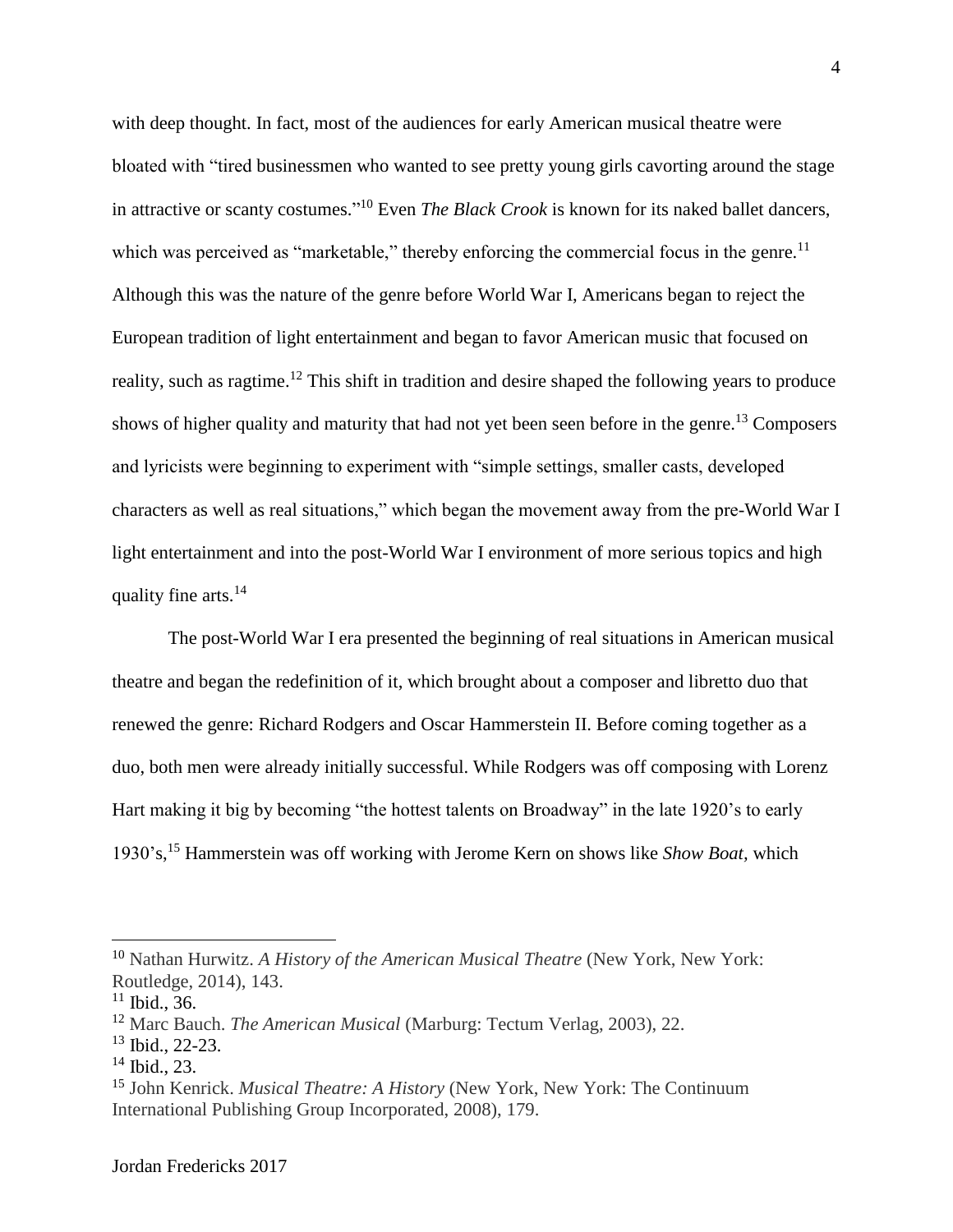served as the "forerunner of the serious musicals of the 1940's and 1950's" by dealing with themes like racial prejudice and marital problems while also being their greatest success.<sup>16</sup> Working together, Rodgers and Hammerstein reinvented the American musical theatre with their show *Oklahoma!* that introduced many contrasts with the earlier conception of the genre. Rather than beginning with a large opening number, the show opens with a solo sung by the main character.<sup>17</sup> Rather than accepting that the audience would be filled with lustful businessmen that were looking for scantily dressed women, Rodgers and Hammerstein only brought in the female ensemble, which were fully clothed, in the latter half of the first act.<sup>18</sup> Rather than writing songs purely for entertainment or escape, *Oklahoma!* gave way to the ideal that "when the emotion or dramatic tension became too heightened for ordinary speech to suffice, characters were lifted into song, and the climax of the song would usually be the climax of the scene."<sup>19</sup> The post-World War I era brought this dynamic duo together and they became major influences in the way of American musical theatre.

Although Rodgers and Hammerstein began the reconstruction and direction of the genre, American musical theater in the early stages still seemed to be light and entertaining to provide an escape from reality. Shows like *Oklahoma!* and *Show Boat* may have dealt with serious themes, but they still were only the beginning of this new direction. The early writers of musical theatre did not ignore the serious themes, but they still brightened the with bright colors.<sup>20</sup> In *Oklahoma!*, the deep plot of Laurey and Curly and the obstacles they face to be together is

<sup>16</sup> Marc Bauch. *The American Musical* (Marburg: Tectum Verlag, 2003), 24-25.

<sup>&</sup>lt;sup>17</sup> Nathan Hurwitz. *A History of the American Musical Theatre.* (New York, New York: Routledge, 2014), 143.

 $18$  Ibid.

<sup>19</sup> Ibid., 144.

<sup>20</sup> Marc Bauch. *The American Musical* (Marburg: Tectum Verlag, 2003), 29.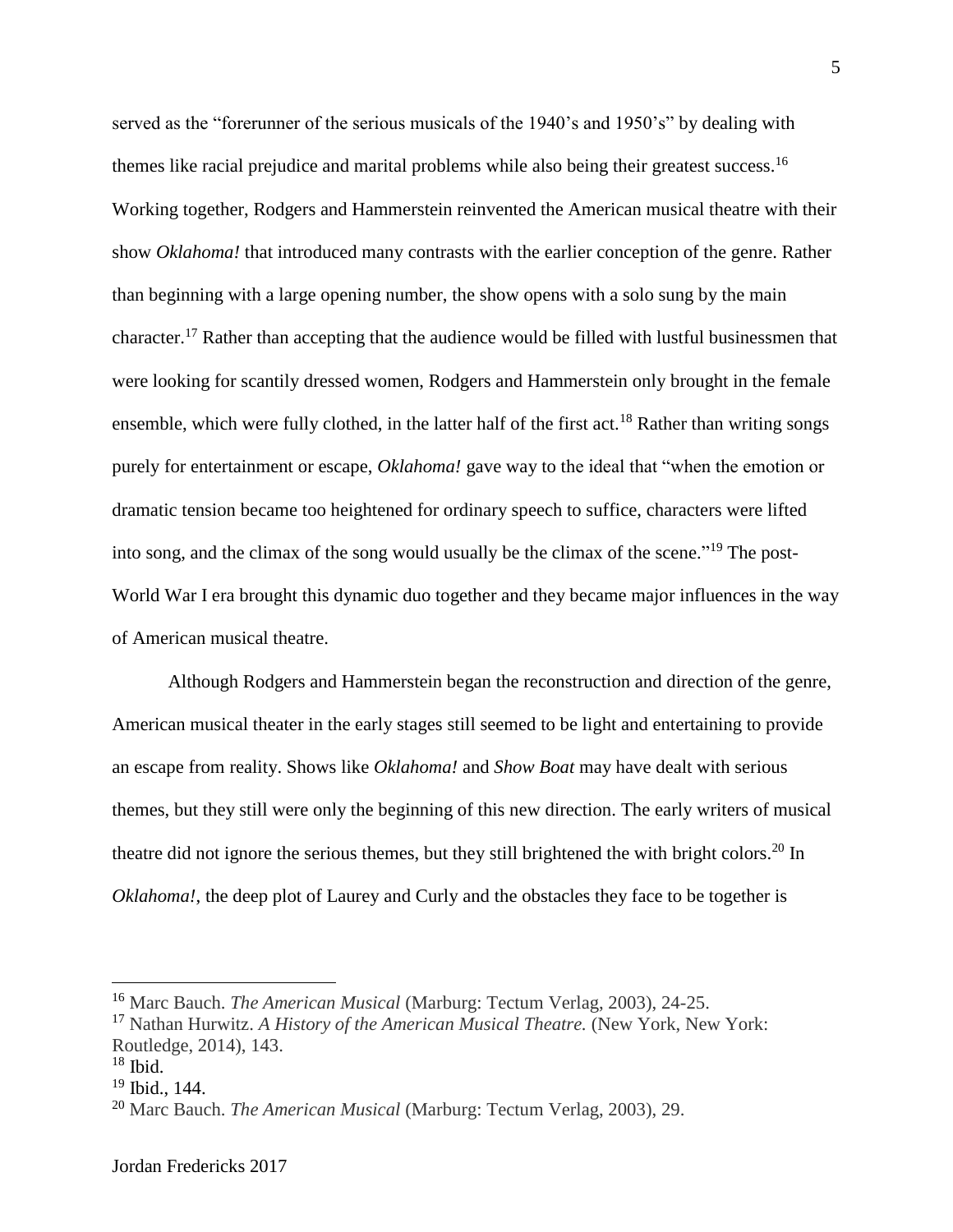balanced by the comic-relief sub-plot of Ado Annie and Will Parker's relationship, which became the standard structure for musicals.<sup>21</sup> Still being in an era of Broadway entertainment and only recently being broadened, early musicals had the essence of the shows and musicals that came before them. It allowed their audiences to escape from reality, such as World War II that was occurring outside any theater showing *Oklahoma!*. <sup>22</sup> Most young writers of musical theatre followed this escapism.<sup>23</sup> Each musical, even though Americans had moved past the idea of light entertainment borrowed from Europe, still had that essence of show business entertainment and remained lighter maintain this escape from reality.

Although the realm of musical theatre seemed to be steeped in this concept of escape from reality, the reinvention of the genre was close on the horizon as Stephen Sondheim entered the world. While musical theatre was developing in the 1930s, Stephen Sondheim was born in 1930 to Herbert and Janet "Foxy" Sondheim. <sup>24</sup> While growing up through his adolescent years, Sondheim lived through a rough family life. When Sondheim was ten years old, his father had left his mother.<sup>25</sup> As well as this, his mother essentially used him as a "substitute for his father," using him to satisfy her emotional and sexual desires.<sup>26</sup> Even though his childhood was not ideal, he still had exposure to music at a very early age, taking piano lessons and listening to his father play the piano when entertaining at home.<sup>27</sup> Sondheim's difficult childhood and early exposure to music are both key factors in his lead-in to musical theatre.

<sup>21</sup> Nathan Hurwitz. *A History of the American Musical Theatre* (New York, New York: Routledge, 2014), 144.

<sup>22</sup> Marc Bauch. *The American Musical* (Marburg: Tectum Verlag, 2003), 28.

 $^{23}$  Ibid.

<sup>&</sup>lt;sup>24</sup> Meryle Secrest, *Stephen Sondheim: a life* (New York: Alfred A. Knopf Incorporated, 1998), 3-4.

 $25$  Ibid., 22.

<sup>26</sup> Ibid., 31.

 $27$  Ibid., 19.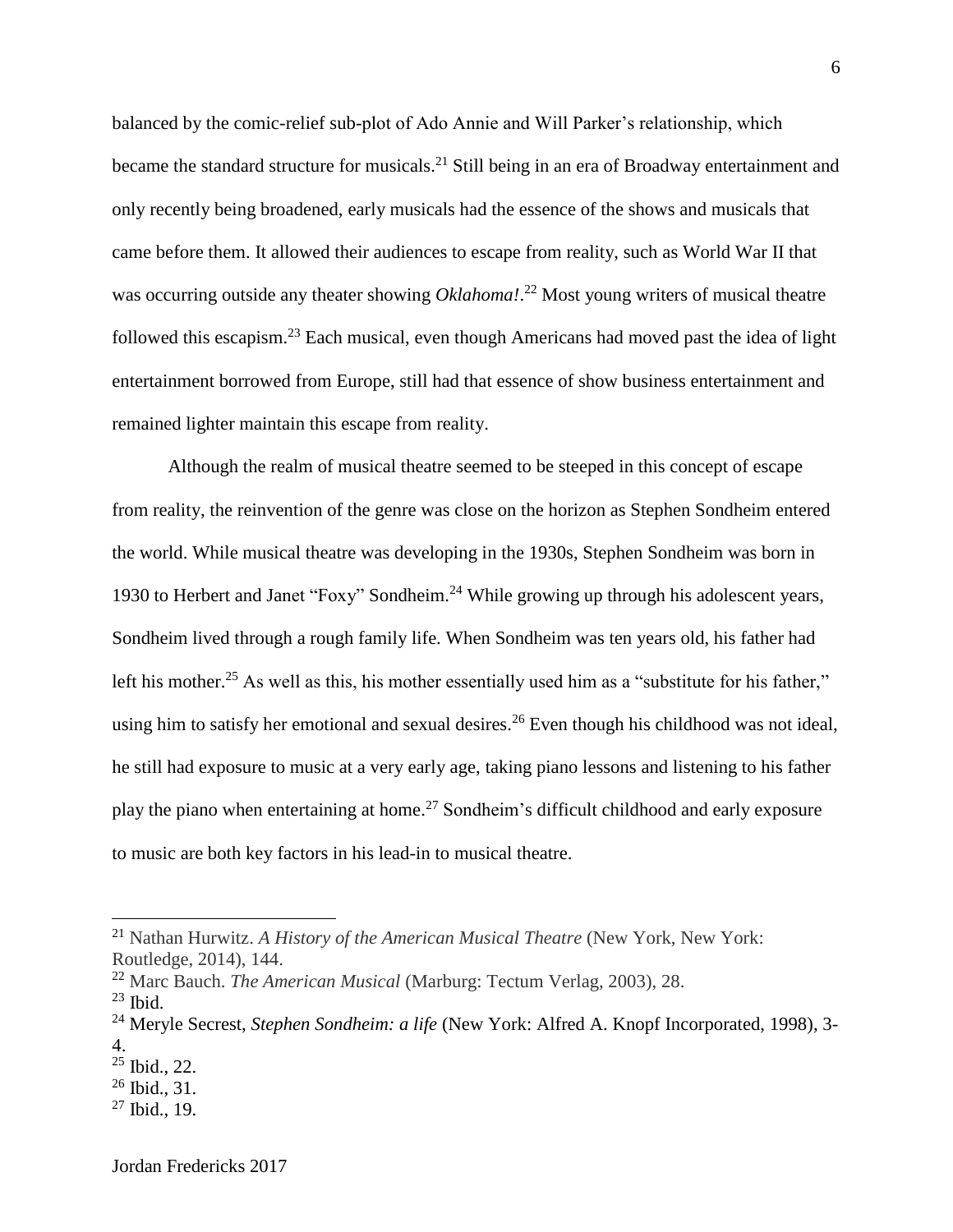The reason why his experiences while he was young are important is because it eventually led Sondheim to meet his first musical theatre mentor, Oscar Hammerstein II, who taught some of Sondheim's most important musical theatre lessons. In the summer of 1942, Sondheim met Jamie Hammerstein, son of Oscar Hammerstein, and Sondheim quickly became the "boy who came to dinner." <sup>28</sup> Due to her destructive nature and the psychological damage she frequently inflicted on Sondheim, the Hammerstein's became a place of refuge for him<sup>29</sup> and this most likely led Oscar to becoming a surrogate father to Sondheim.<sup>30</sup> As Sondheim loved him like a father, he commented that "he would have followed him blindly" no matter the profession Oscar would have gone into.<sup>31</sup> Fortunately for the world of musical theatre, Oscar was interested in musical theatre. Subsequently, Sondheim followed his 'adoptive father's' footsteps. Sondheim's first attempt at writing a musical was *By George* and when Sondheim presented it to Oscar, Oscar commented that it was the worst thing he had ever read.<sup>32</sup> Although this is seemingly discouraging, it taught Sondheim the power of "choosing every word with meticulous care, while at the same time finding the right balance between saying too little and too much."<sup>33</sup> In addition, Oscar also taught Sondheim that "songs had to carry the dramatic action forward," which arguably could have made Sondheim into being one of the greatest lyricists in musical theatre.<sup>34</sup> These lessons from his first musical theatre mentor helped push Sondheim and steered him forward to reshaping musical theatre.

<sup>28</sup> Ibid., 32.

<sup>29</sup> Ibid., 35.

 $30$  Ibid., 51.

 $31$  Ibid.

 $32$  Ibid., 52.

 $33$  Ibid.

<sup>34</sup> Marc Bauch. *The American Musical* (Marburg: Tectum Verlag, 2003), 114.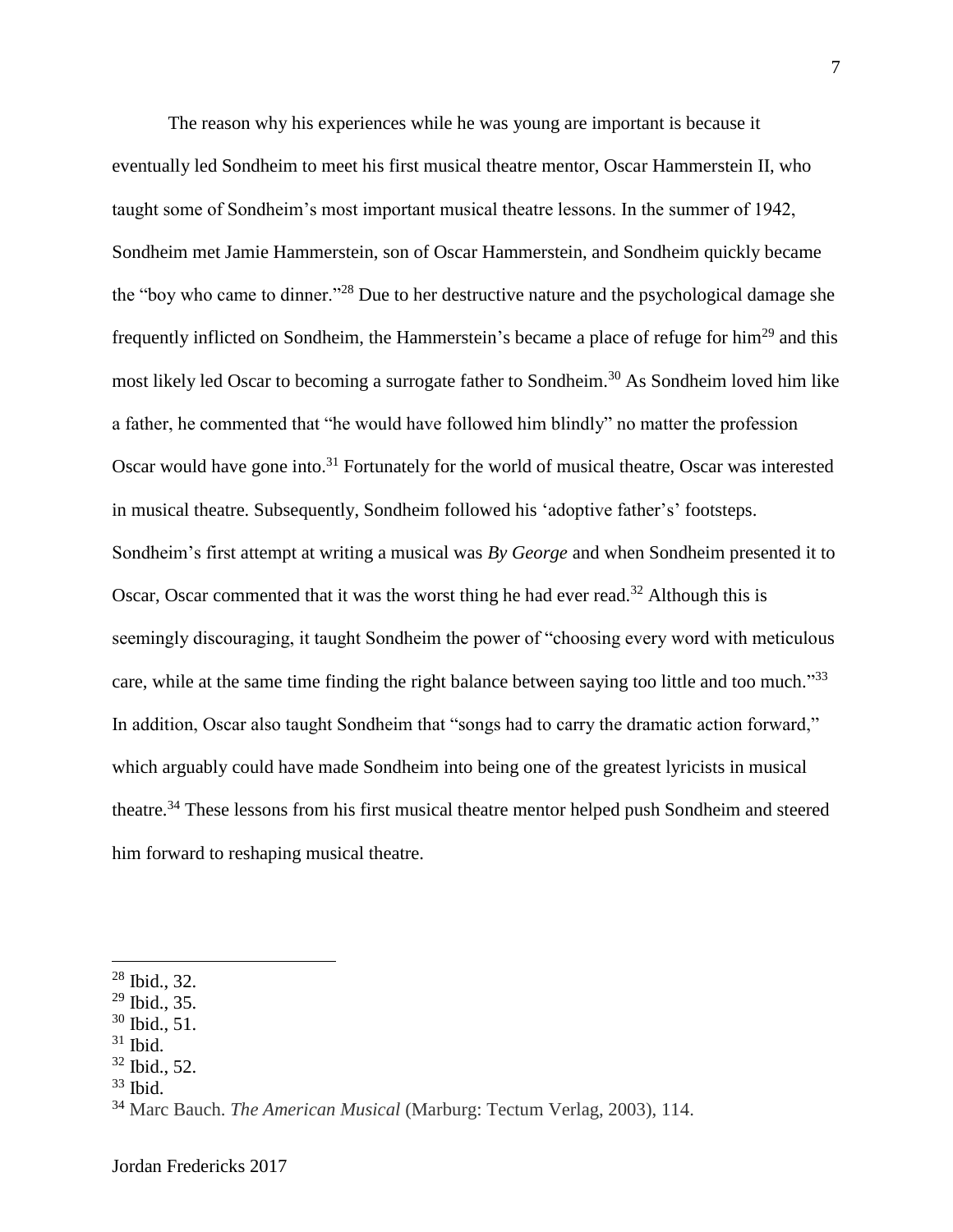As Sondheim grew older, he began to further walk down the path to changing musical theatre. After his grade school years, Sondheim attended Williams college where he enrolled as an English major while taking music as an elective. <sup>35</sup> While studying there, Oscar got Sondheim to work on several apprentice musicals at college, including *All That Glitters* and *Saturday Night*. <sup>36</sup> After he graduated from college and received a \$3000 Hutchinson Prize, Sondheim switched from studying English to studying music composition from the avant-garde composer Milton Babbitt, a composer of mainly atonal music.<sup>37</sup> While Oscar Hammerstein II taught him musical theatre, Babbitt was more focused on the music and taught Sondheim many musical mechanics, such as "orchestration, thematic development, the use of dissonance, harmonic rhythm, and complex counterpoint."<sup>38</sup> This apprenticeship with Babbitt can be seen as equally important in shaping Sondheim's future career since his studies with Oscar taught him about theatre and kept him involved in the realm while Babbitt taught Sondheim about how to be a composer and more about the core of music.<sup>39</sup> These studies as he grew older strengthened Sondheim's presence and work in both music and theatre.

Sondheim's continued pursuit in theatre and music eventually led him to the first step of his career and changing the perspective on musical theatre: his lyrical work on *West Side Story.*  Sondheim's work spread from person to person and with a lucky break, he received the opportunity to work alongside Arthur Laurents, Jerome Robbins, and Leonard Bernstein on *West* 

<sup>35</sup> Meryle Secrest, *Stephen Sondheim: a life* (New York: Alfred A. Knopf Incorporated, 1998), 65.

<sup>36</sup> Robert McLaughlin. *Stephen Sondheim and the Reinvention of the American Musical* (Jackson, Mississippi: University Press of Mississippi, 2016), 17.

<sup>&</sup>lt;sup>37</sup> Stephen Citron. *Sondheim & Lloyd-Webber: The New Musical* (New York: Oxford University Press Incorporated, 2001), 66.

<sup>38</sup> Ibid., 67-68.

<sup>39</sup> Ibid., 68.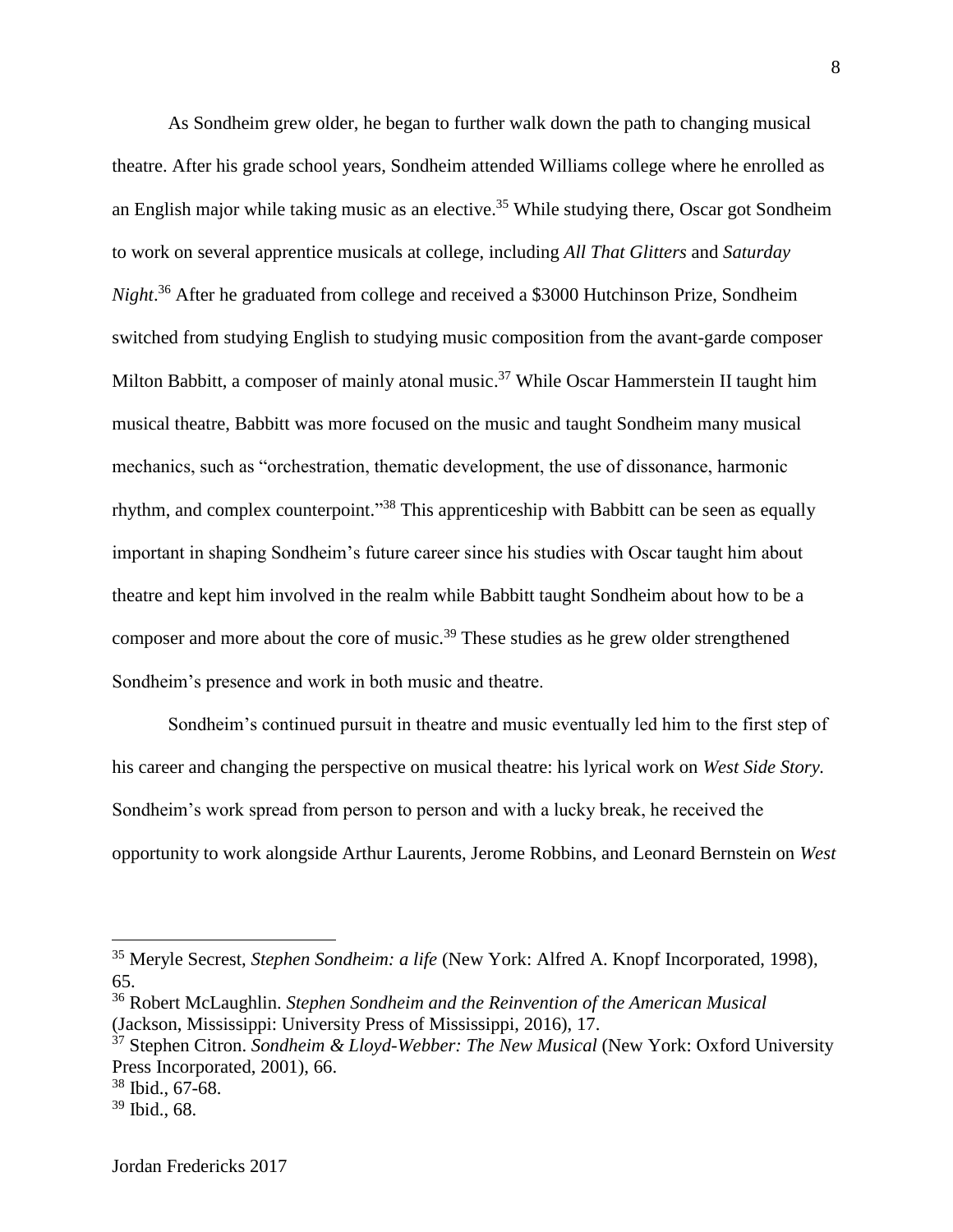*Side Story*. <sup>40</sup> Laurents wrote the book, Robbins choreographed and directed, Bernstein composed the music, and Sondheim wrote the lyrics. With this team of experts in each field, the show essentially took every technique of musical theatre, "took it as far as it could be taken," and resulted in the "one of the most successfully integrated musicals ever." <sup>41</sup> *West Side Story* had every aspect of musical theatre at this point blended and seamed together as well as it could be. Not only this, it also reconstructed musical theatre, encouraging people to utilize and embrace the many different aspects of the genre as well as introducing pieces of postmodern theory into the works.<sup>42</sup> Rather than having the traditional happy ending and social unity that Hammerstein and before had been emphasizing, *West Side Story* breaks the tradition and brings up social chaos and dysfunction. <sup>43</sup> *West Side Story* opened the doors for a new type of musical theatre to enter the stage, which Sondheim reached for and pursued.

After his work on *West Side Story,* Sondheim continued to reinvent the idea of musical theatre with more of his works. He worked with Laurents and Robbins again on their next show, *Gypsy*, which pushes postmodern theory and beliefs even further by metaphorically inserting details and depictions about the American Dream.<sup>44</sup> Based on the evidence provided in Sondheim's first major works, it becomes evident that there is a common theme in which Sondheim continues where his shows produce thought and immersion into reality. Many of his later works, such as *Into the Woods, Sunday in the Park with George,* and *Company*, all end in a similar way: they leave the audience in a thoughtful state of conflict with some form of

 $43$  Ibid.

<sup>40</sup> Robert McLaughlin. *Stephen Sondheim and the Reinvention of the American Musical* (Jackson, Mississippi: University Press of Mississippi, 2016), 18.

<sup>41</sup> Ibid., 28.

 $42$  Ibid., 29.

 $44$  Ibid., 41.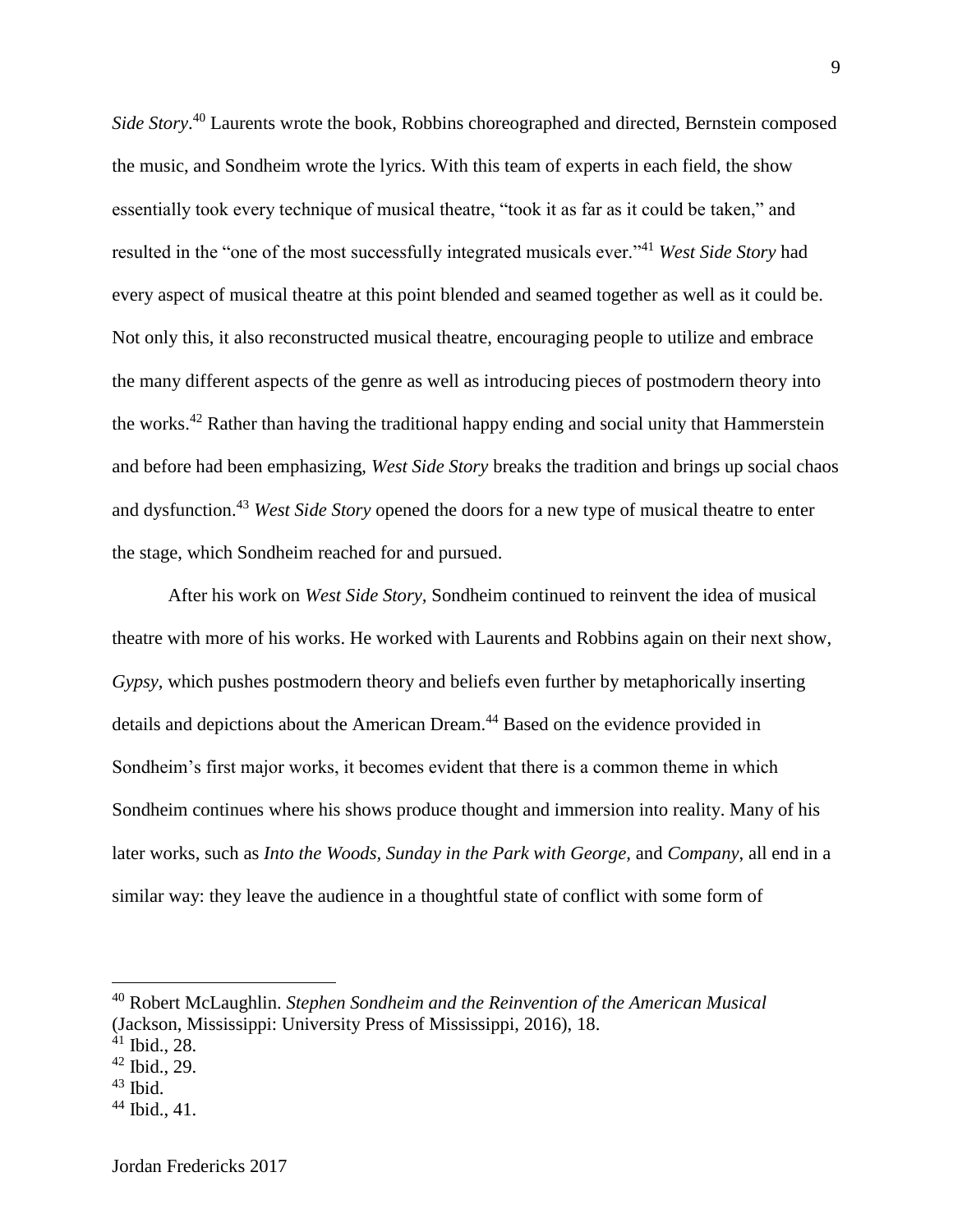resolution. For example, *Company* ends with Bobby's song "Being Alive," where he considers all that he has seen and tries to comprehend the idea of relationships and his own personal view. In addition, Sondheim also brings many serious and dark themes into the picture. *West Side Story*  discusses rape, immigration, and other serious issues of the like, and in *Into the Woods,* everyone except Red Riding Hood, Jack, the Baker, and Cinderella die. Before then, there had only been small glimpses of such topics, such as the issues portrayed in *Show Boat*, whereas Sondheim's works immersed the audience into the issues without brightening up the topics*.* Because of the many instances where Sondheim pushes towards a different perspective and focus in his works, he reshaped the way musical theatre is seen today.

When considering the many works that he has worked on and their topics, I believe there to be a connection in Sondheim's work with his complicated life. A significant portion of reshaping musical theatre is the shift in subject matter, from the idea of light entertainment to Sondheim's addition of dark and much more 'real' themes. Comparing the subject matter of his shows to his life, there are many parallels. For example, Sondheim has seen several different kinds of relationships in his life, including his parents' broken marriage and then the Hammerstein's better relationship. In Sondheim and George Furth's *Company*, the story follows the life of Robert, affectionately referred to as Bobby by his friends in the show, and how he sees almost every kind of relationship there can be. He sees a broken marriage, a homosexual interest, a dopey wife and less affectionate husband, and working relationship, the girl that slips away, and so forth, and each of these can be seen as a parallel in his own life. The broken marriage relates to his parents, the working relationship relates to the Hammerstein's, and the homosexual relationship can be referring to his own life. As well as this, you have the relationship of Rapunzel and the Witch from *Into the Woods* where the mother is evil and occasionally brutal to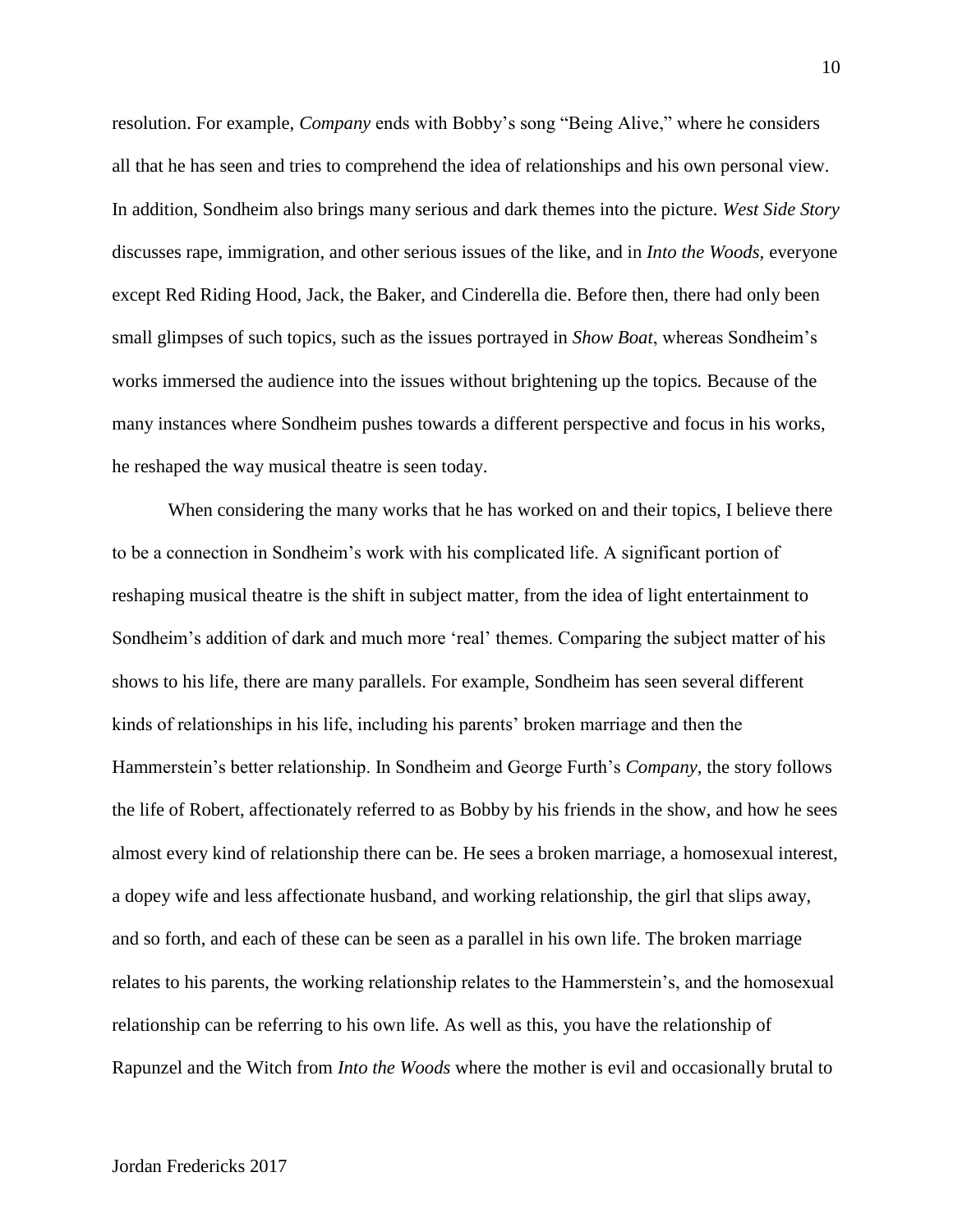the child, which seems akin to his Sondheim's relationship with his mother. While this could be seen as purely coincidental, the similarity seems too uncanny to be as such. Because of parallels such as these, I believe that Sondheim incorporates his personal life of seemingly 'real' themes into his works.

Sondheim's influence of bringing more personal and 'real' subjects into the picture is important because it opens the flood gates for shows after to deal more with differentiating subject material that had not been seen in musical theatre thus far. Now that Sondheim had introduced a new trail of subject material in musical theatre, other musical theatre genres have arisen on or near Broadway that diverge away from the traditional Rodgers and Hammerstein shows, such as rock musicals, concept musicals, and the traditional book shows. <sup>45</sup> The subject material in these shows, such as *Hair, A Chorus Line,* and *Dude*, now dealt with more 'real' concepts and followed a more post-modern view of art and music that Sondheim had begun to introduce in his shows such as *Gypsy*, *Sunday in the Park with George*, and *A Little Night Music*. Even the music of these shows demonstrated this new push because whereas music before Sondheim was tuneful and easy to sing to, his music was more artistic and complicated, such as the song *Color and Light* from *Sunday in the Park with George* where George is singing a series of fast staccato notes to represent the dots that he is painting which is not easily sung from an audience perspective. As Robert McLaughlin summarizes in his book *Stephen Sondheim and the Reinvention of the American Musical*, "Stephen Sondheim, more than any other composer, lyricist, or playwright, has stretched the horizon of expectations for the musical theater and in the

<sup>45</sup> John Kenrick. *Musical Theatre: A History* (New York, New York: The Continuum International Publishing Group Incorporated, 2008), 319.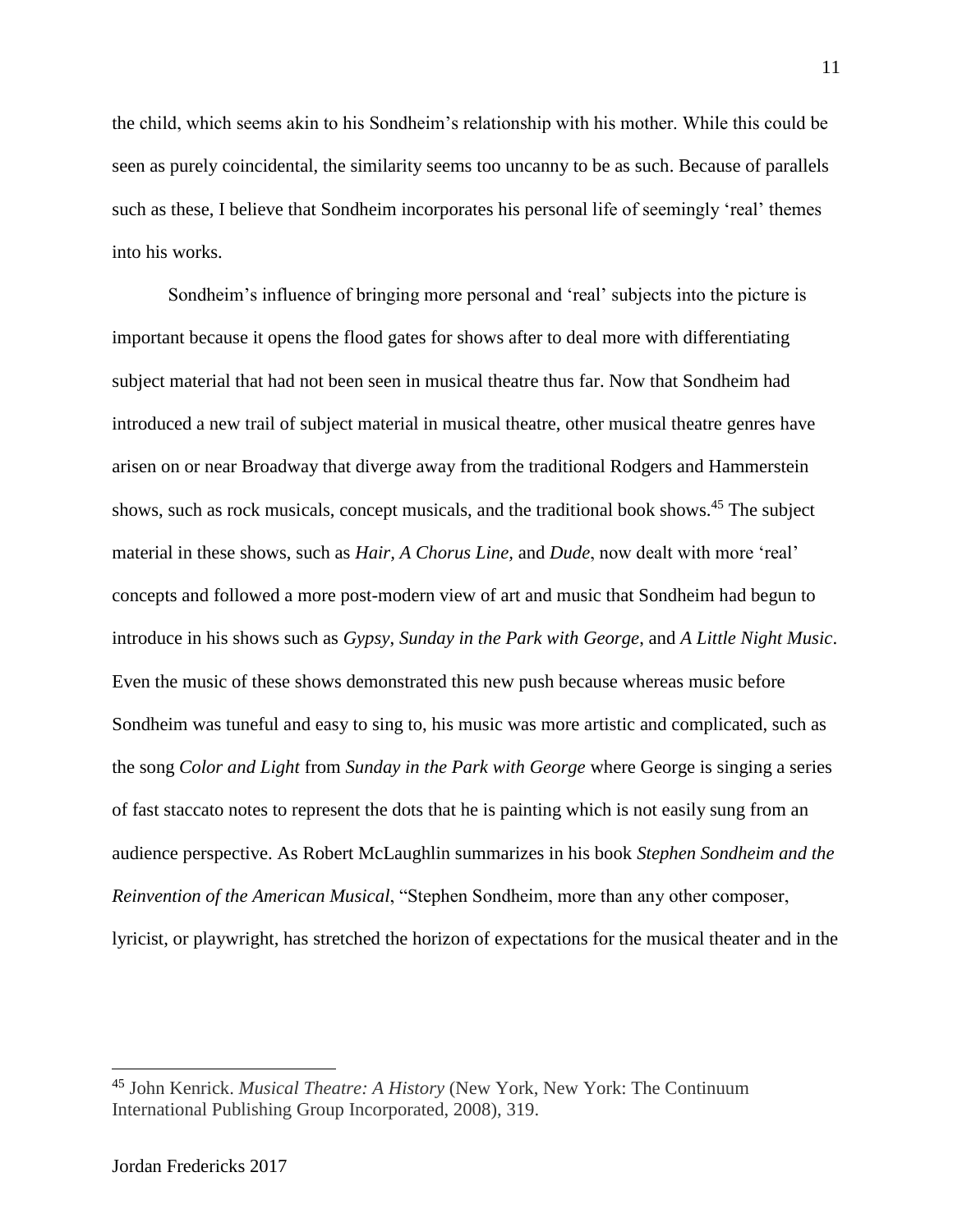process not only created a new kind of musical but also a new kind of audience for musicals."<sup>46</sup> Sondheim brings a new perspective to the genre by incorporating his own life and post-modern views, which in turn brings on a new generation of musicals, making him the ultimate influencer and center piece of the new style.

It is clear from the distant history and present events of American musical theatre that Stephen Sondheim has entirely reshaped the genre. While Broadway shows that are purely for entertainment that are similar to what the first shows on Broadway were like still dominate the stage, Sondheim creates a new venue that engages the audience to think more. He creates serious works that "break the rules and defy the conventions and thus surprise their audiences and advance the art form" and "stretch the horizon of expectations in such a way that audiences can move with them."<sup>47</sup>

Because of this reinvention of musical theatre that introduces different subject material on the stage and a new audience, I believe it is important to end with a closing question: so what? More specifically, why should Christians care about this new approach? Because of Sondheim, there are many shows that allow the audience to think and see a new point of view, which is a double-edged sword. On one side of the blade, this new kind of show allows easy access to portray a distorted worldview of reality where the artist can show their reality, which more often than not is dark; however, the other side of the blade is that it does allow the artist to depict their reality. The reality is shown onstage for the audience to view and contemplate, which can deeply affect or move them. In light of this, this could very well allow Christian artists that desire to write musical theatre to influence the audience towards the body of Christ. As stated in the ideal

<sup>46</sup> Robert McLaughlin. *Stephen Sondheim and the Reinvention of the American Musical*  (Jackson, Mississippi: University Press of Mississippi, 2016), 242.

 $47$  Ibid., 241-242.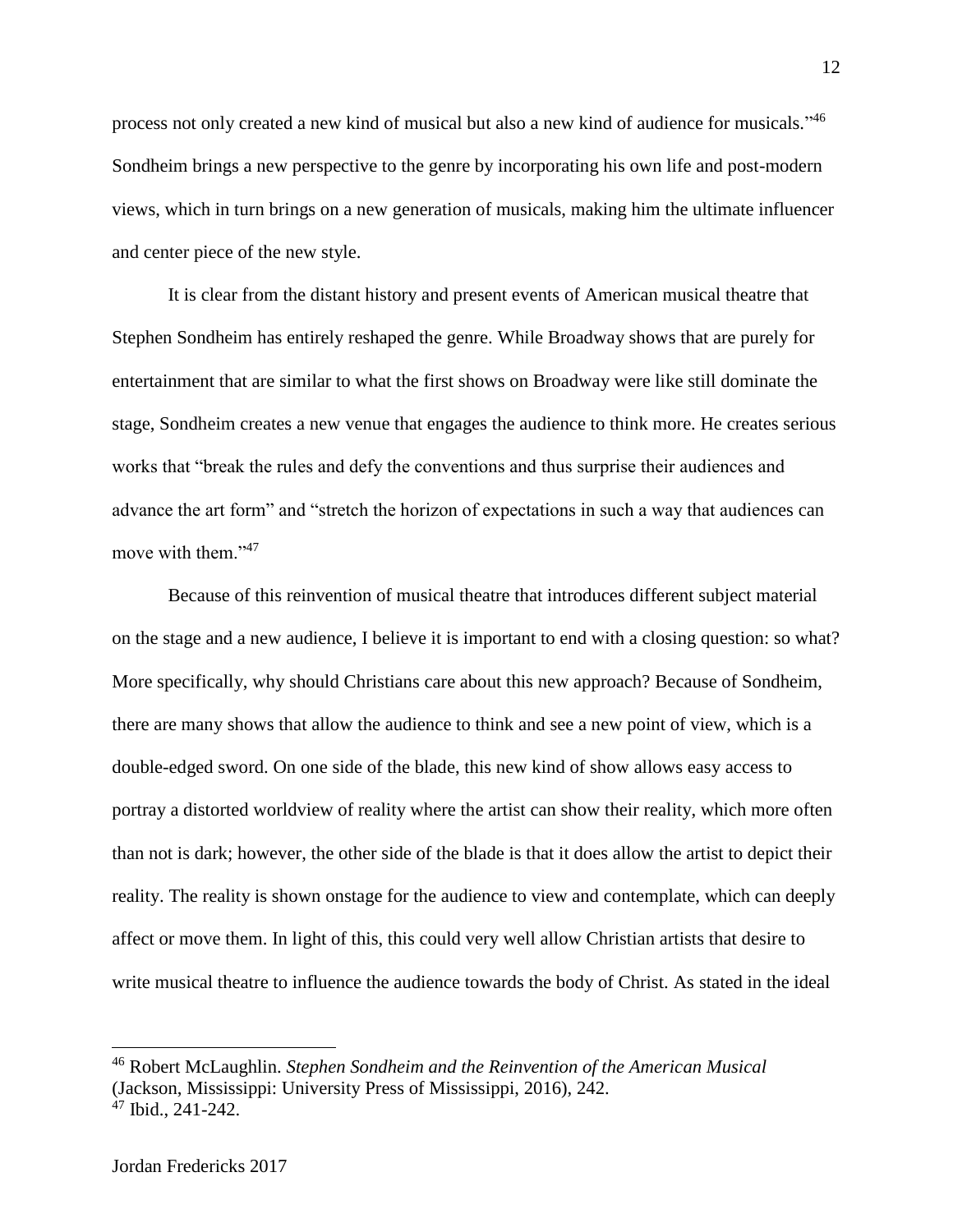that Hammerstein introduced in *Oklahoma!*, "when the emotion or dramatic tension became too heightened for ordinary speech to suffice, characters were lifted into song, and the climax of the song would usually be the climax of the scene."<sup>48</sup> Music and theatre have the power to move audiences more than ordinary speech can at times and while it can be used for more negative reasons, it can also be used to emotionally encourage the audience and allow audiences to understand a character's anguish, emotion, or point of view. Because of Stephen Sondheim's impact on musical theatre as shown through the comparison of musical theatre before, during, and after the prime of his career, he has created the emergence of a new kind of show and audience, and this can allow Christians to significantly impact their audience.

<sup>48</sup> Nathan Hurwitz. *A History of the American Musical Theatre.* (New York, New York: Routledge, 2014), 144.